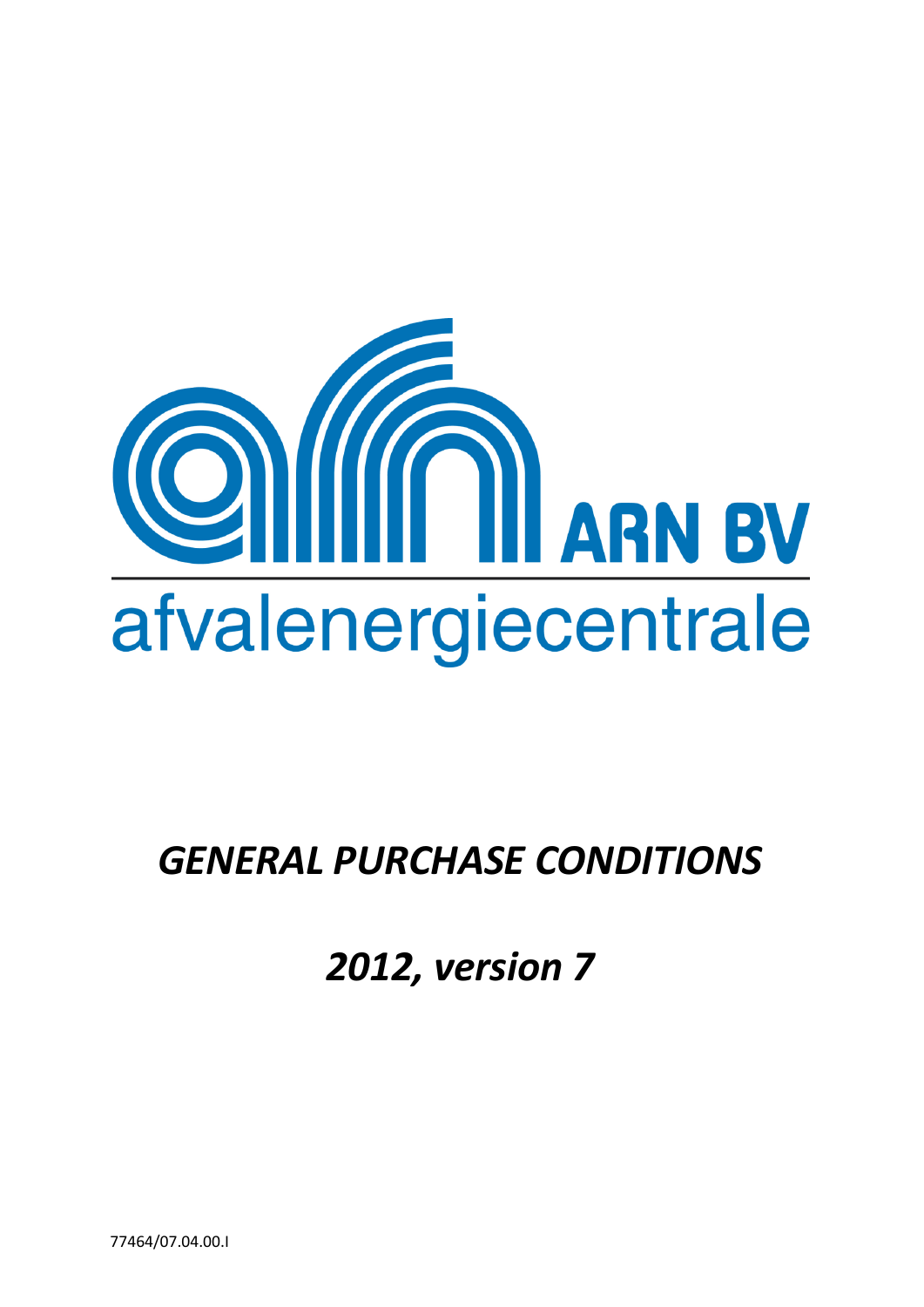

# **Clause 1 Definitions**

In these General Purchase Conditions the following definitions apply:

| ARN B.V.     | ÷                    | the private company with limited liability ARN B.V. and/or its subsidiaries<br>applying these General Purchase Conditions;                                                                                                                                                                        |
|--------------|----------------------|---------------------------------------------------------------------------------------------------------------------------------------------------------------------------------------------------------------------------------------------------------------------------------------------------|
| Provision    | $\ddot{\phantom{a}}$ | the provision of goods (renting and other ways of making them available) and - if<br>agreed - their installation or assembly as well as the provision of services and<br>the performance of activities by the Counterparty and all associated<br>documentation;                                   |
| Order        |                      | any offer accepted by ARN B.V.;                                                                                                                                                                                                                                                                   |
| Agreement    |                      | any agreement formed between ARN B.V. and the Counterparty with regard to<br>the Provision by the Counterparty, any amendment or addition to it as well as all<br>(legal) acts for the preparation and performance of that Agreement;                                                             |
| Parties      |                      | ARN B.V. and the Counterparty;                                                                                                                                                                                                                                                                    |
| Loss         |                      | any disadvantage in any form whatsoever, both direct as well as indirect, by<br>which is also meant a penalty Clause in the relationship between ARN B.V. and<br>third parties, immaterial loss, trading loss or environmental damage and<br>consequential loss such as loss due to lost profits; |
| Counterparty | ÷                    | any natural person, legal entity or company with whom/which ARN B.V. has<br>entered into an Agreement or with whom/which, ARN B.V. is negotiating about<br>the formation of an Agreement.                                                                                                         |

# **Clause 2 Applicability**

- 2.1. These General Purchase Conditions form part of and are applicable to all applications to enter into an Agreement submitted by ARN B.V., in respect of the offers and/or quotations submitted by the Counterparty, to Orders of ARN B.V., to order confirmations by the Counterparty, to all Agreements to be entered into and entered into by ARN B.V. and the Counterparty as well as to all other legal relationships between ARN B.V. and the Counterparty.
- 2.2. Deviations from these General Purchase Conditions are only valid if they have been explicitly confirmed in writing by ARN B.V.
- 2.3 These General Purchase Conditions replace any general or specific terms and conditions of the Counterparty unless otherwise explicitly agreed in writing in advance.
- 2.4 These General Purchase Conditions are also applicable to successive and future Agreements, even if no specific reference to these General Purchase Conditions is made.
- 2.5 Should any provision of these General Purchase Conditions be, in the opinion of the competent court, unenforceable or contrary to public order or the law, only that respective provision will be considered as not having been written, but for the remainder these General Purchase Conditions will remain fully effective. Instead of any invalid provision a provision will then be applicable approaching as near as possible to the Parties' intentions.

#### **Clause 3 Formation of an Agreement**

- 3.1 An offer and/or quotation submitted by the Counterparty is deemed to be binding on the Counterparty.
- 3.2 All applications by ARN B.V. to enter into an Agreement are always without any obligation.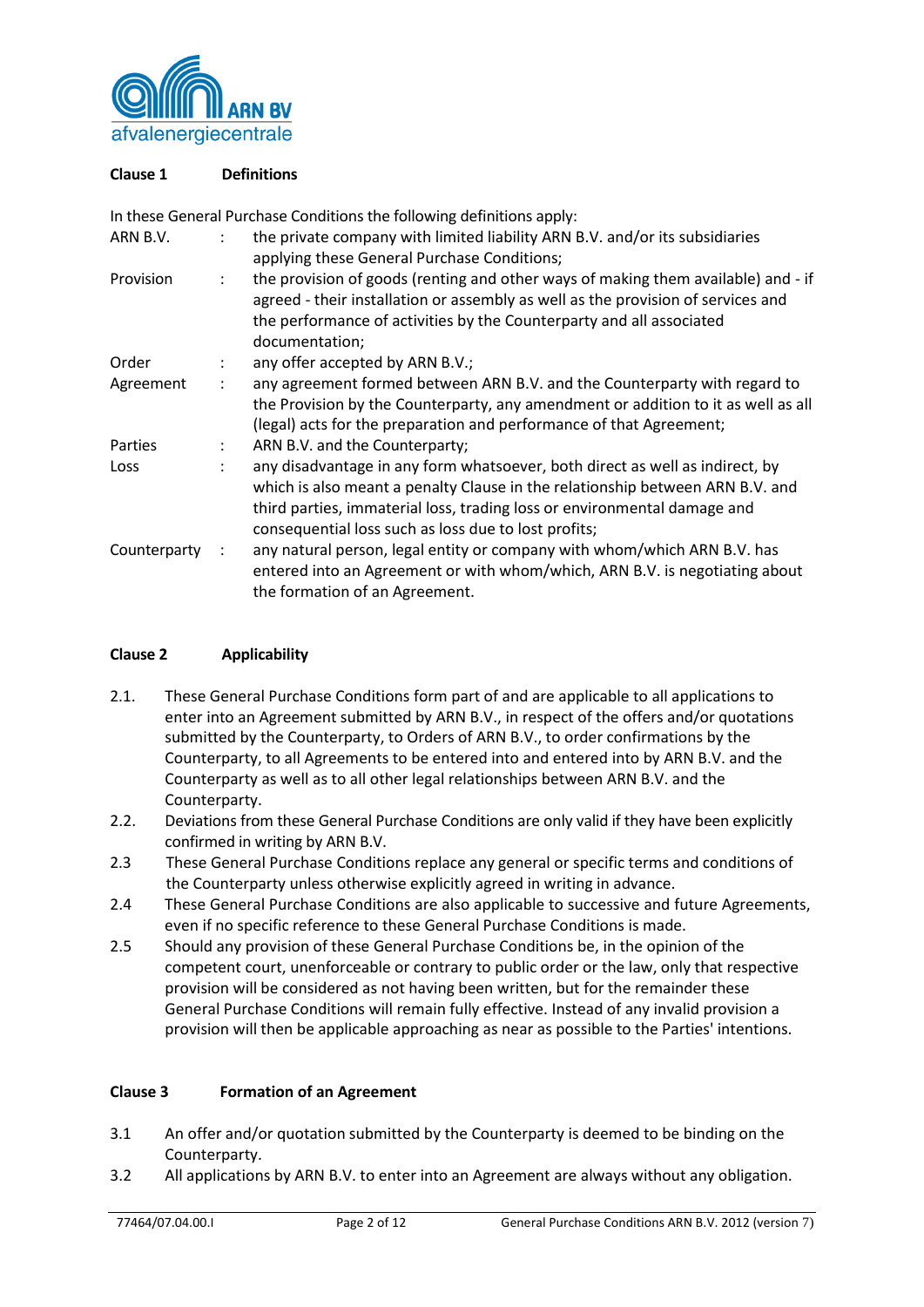

- 3.3 An Agreement will only be formed by ARN B.V. issuing to the Counterparty a written Order (this also includes via fax or e-mail) provided with an order number . If the Counterparty commences the performance of an Agreement without having received a written Order including an order number to this end from ARN B.V., the Counterparty will do this at its own expense and risk.
- 3.4 If in connection with the performance of the Agreement drawings, models, specifications, instructions, inspection rules and the like are used, provided or approved by ARN B.V., they will form part of the Agreement.

#### **Clause 4 Amendments and provision of information**

- 4.1 Additional arrangements and/or amendments to the Agreement will not be binding on ARN B.V. unless this has been explicitly confirmed in writing by ARN B.V.
- 4.2 ARN B.V. will at any time be entitled to demand that the extent and/or the capacity of the Provision is amended. If at the discretion of the Counterparty this has consequences for what has been agreed between the Parties, before following the amendment requested by ARN B.V. the Counterparty will inform ARN B.V. in writing in this respect as soon as possible but not later than within 8 calendar days after the notice of the required amendment. If at ARN B.V.'s discretion these consequences are unreasonable compared with the nature and extent of the amendment, ARN B.V. will be entitled to dissolve the Agreement by means of a written notice to the Counterparty. A dissolution pursuant to this subclause will not give the Counterparty any right to compensation for any Loss.
- 4.3 If the Provision has been encumbered or extended as a result of the amendment meant in paragraph 2 of this Clause, this will constitute extra work. ARN B.V. will not be obliged to pay for extra work for which it has not given any explicit instructions in writing.
- 4.4 The Counterparty is obliged at the first request of ARN B.V. to provide forthwith all information with regard to the performance of the Agreement.

#### **Clause 5 Prices and payment**

- 5**.**1. Unless explicitly agreed in writing, all Agreements or prices offered are fixed and they cannot be changed unilaterally by the Counterparty.
- 5.2 The prices agreed or offered are always expressed in euros and are including taxes and excise duties, import and export duties, packaging costs, transport costs, shipping costs and insurance premiums, but excluding turnover tax, assembly costs, costs of the deployment of personnel, third parties and auxiliary materials and travel and accommodation costs. The turnover tax, assembly costs, costs of the deployment of personnel, third parties and auxiliary materials and travel and accommodation costs must be stated separately on the offer.
- 5.3 Unless a different payment period has been explicitly agreed in writing, invoices are in principle to be paid within 30 days after ARN B.V. has received the invoice as well as all associated documentation (in the Dutch or English languages), provided the Provision and the invoices have been approved by ARN B.V..
- 5.4 ARN B.V. will at any time be entitled to set-off any claims it has on the Counterparty.
- 5.5 Payment by ARN B.V. does not constitute in any way a waiver of right, in particular not of rights arising from an attributable failure by the Counterparty.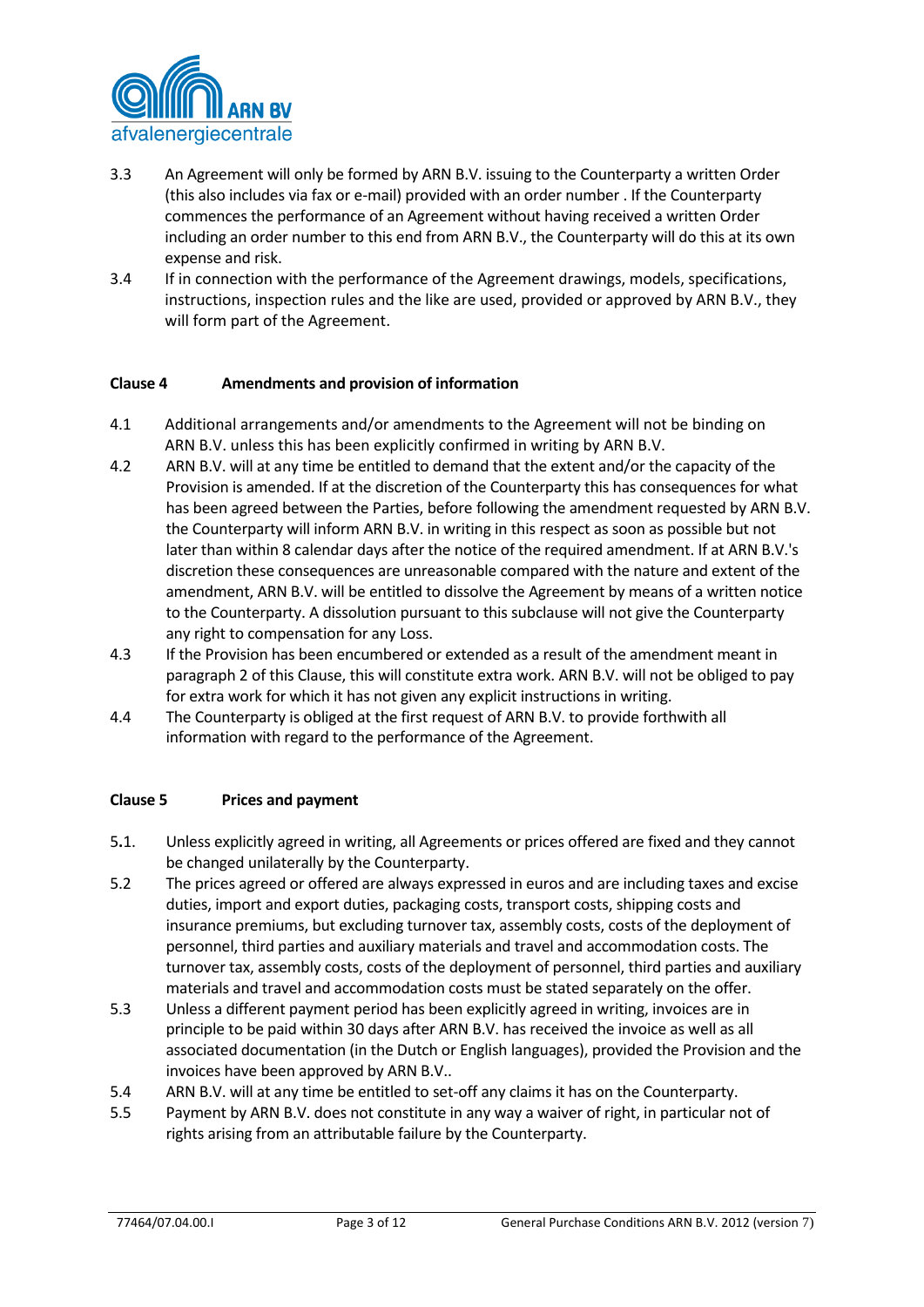

5.6 Before payment takes place, ARN B.V. will be entitled to demand apart from or instead of the transfer of ownership that the Counterparty has issued at its expense an unconditional and irrevocable bank guarantee by a banking institution acceptable to ARN B.V. in order to safeguard the performance of the Counterparty's obligations.

#### **Clause 6 Delivery, packaging and despatch**

- 6.1 The Counterparty is obliged to provide ARN B.V. with the goods and/or services and/or to perform the activities within the agreed delivery period.
- 6.2 The Counterparty will be in default merely by exceeding the agreed delivery period and the Counterparty will owe a penalty immediately due and payable of 5% of the invoice value of the entire Agreement. Moreover, the Counterparty will be obliged to compensate all Loss arising from the exceeding of the delivery period for ARN B.V. or a third party contracting with ARN B.V.
- 6.3 If the Counterparty expects the delivery period to be exceeded, it must notify ARN B.V. of this immediately in writing stating the reasons. In that case ARN B.V. will be entitled either to allow the Counterparty a further period within which the Counterparty must fulfil its obligations, or to dissolve the Agreement without any further notice of default being required, however without being obliged to compensate any Loss.
- 6.4 Delivery of goods (including also all associated auxiliary materials and all associated documentation, drawings, quality and warranty certificate) takes place by delivery at the delivery address specified by ARN B.V. At the moment the goods are delivered at the delivery address specified by ARN B.V., the risk of the goods will pass to ARN B.V.
- 6.5 The agreed services and/or activities must be provided or performed at the performance location specified by ARN B.V.
- 6.6 The Counterparty is responsible for the transport of the goods up to the delivery to ARN B.V. or to a third party appointed by ARN B.V. On that account the Counterparty will be liable for all Loss originated during the loading, transport, the unloading, installation and assembly of the goods, even if any personnel of ARN B.V. have been used in the performance of any delivery act. The Counterparty must repair or replace free of charge, this at the discretion of ARN B.V., the goods which have been damaged or lost due to or during the loading, transport, the unloading, installation and assembly.
- 6.7 The goods must be properly packaged and marked according to the regulations of ARN B.V. so that they reach the intended destination in a proper condition. The goods must be accompanied by user instructions and a packing list which should at any rate state the order number of ARN B.V. as well as the type number, number(s), description(s) and ARN B.V.'s contact. The Counterparty is liable for Loss caused by insufficient packaging.
- 6.8 All packaging (excluding loan packaging) will on delivery become the property of ARN B.V. Loan packaging must be marked clearly as such by the Counterparty.
- 6.9 Loan packaging returns will be at the expense and risk of the Counterparty to a destination to be specified by the Counterparty.
- 6.10 If ARN B.V. requests the Counterparty to postpone the delivery of goods, the Counterparty will put the goods into storage, protect and insure the goods which will be properly packaged and recognisably intended for ARN B.V.
- 6.11 The Provision takes place with due observance of the site and safety regulations of ARN B.V., The site of ARN B.V. must always be left (afterwards) clean and intact.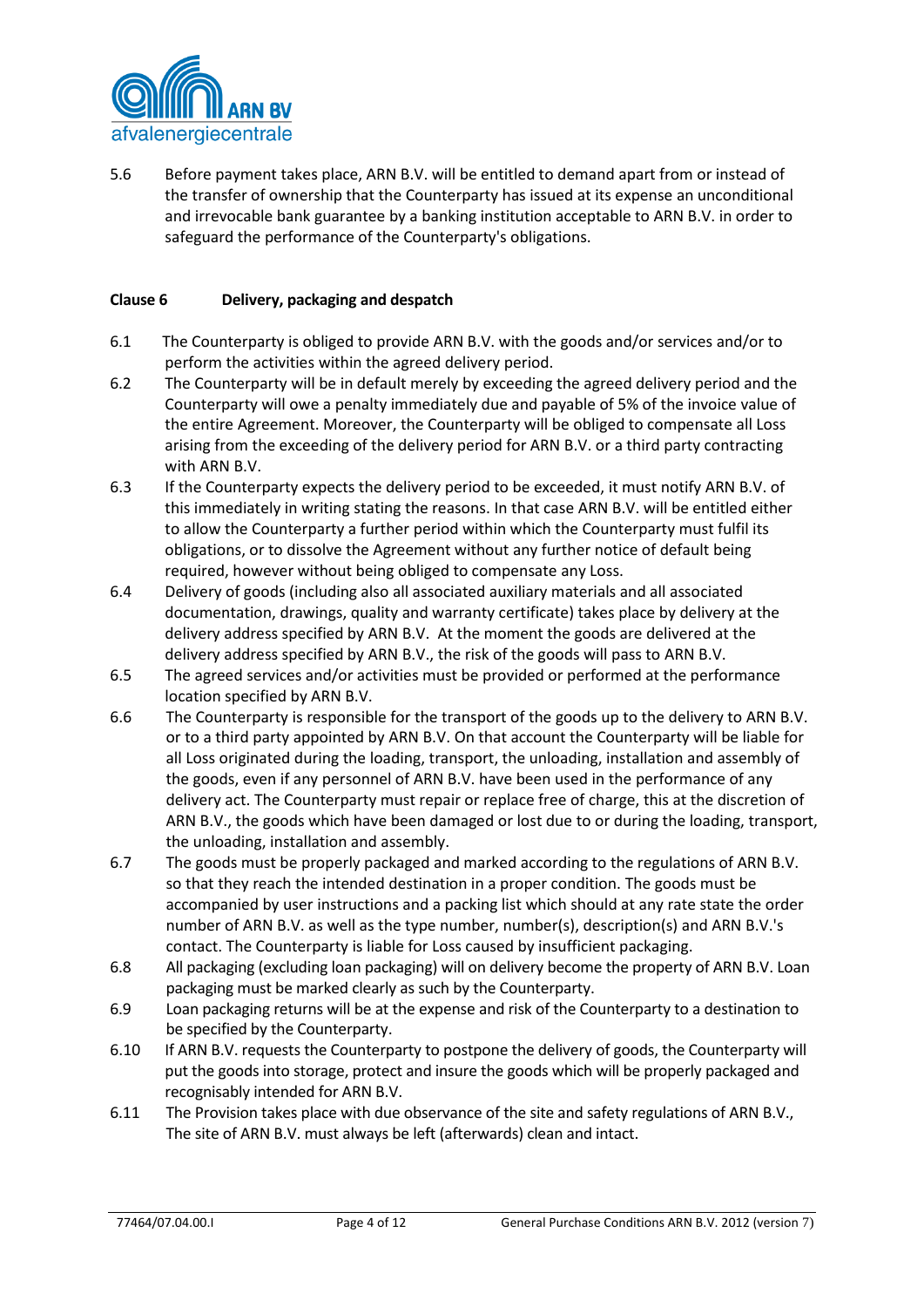

#### **Clause 7 Warranty and repair**

- 7.1 The Counterparty warrants that the Provision:
	- a. complies with and is in accordance with all requirements stipulated by ARN B.V. in respect of the Provision as included in the Agreement, in specifications, in drawings and in other documents and/or regulations;
	- b. complies with and is in accordance with the requirements prescribed by law and other regulations;
	- c. complies with the requirements of the quality and safety standards applied in the sector to which the Counterparty belongs as they are in force at the time of the Provision;
	- d. complies with the environmental requirements with regard to certain goods and services to be set by ARN B.V. within the scope of its corporate internal environmental health system ('BIM');
	- e. takes into account the sustainability and conditions for corporate social responsibility;
	- f. has the qualities promised by the Counterparty;
	- g. is free from faults;
	- h. is suitable for the purpose for which it is intended;
	- i. complies with the requirements of proper workmanship applicable in the sector to which the Counterparty belongs.
- 7.2 If the Provision does not appear to comply with the provisions set out in paragraph 1 of this Clause, the Counterparty will be obliged to remedy the failure within the period specified by ARN B.V. Unless it is impossible, the failure must always be remedied on site. If remedying the failure consists of repairing one or more goods supplied by the Counterparty and repair of the goods on site is not possible, the Counterparty must at its own expense and risk take care of the transport to and from a suitable location for the repair. At the request of ARN B.V. the Counterparty will provide ARN B.V. free of charge with suitable replacement goods during the period required for repair.
- 7.3 If the Counterparty has not remedied the failure within the period specified by ARN B.V., ARN B.V. will be entitled to have the Provision in whole or in part carried out by a third party at the expense of the Counterparty, notwithstanding the obligation of the Counterparty to compensate all Loss suffered and to be suffered by ARN B.V. and notwithstanding the right of ARN B.V. to dissolve the Agreement.

#### **Clause 8 Inspection and test**

- 8.1 Inspection, checking and/or testing the Provision by ARN B.V. or by persons or institutions appointed to this end by ARN B.V. can take place at any time, either prior to the delivery and/or the associated service or afterwards.
- 8.2 At the first request of ARN B.V. the Counterparty will provide access to the locations where the Provision is carried out or prepared and will render its assistance to the inspections, checks and/or tests required and will provide relevant documentation and information at its expense.
- 8.3 Within due time and in advance the Counterparty will inform ARN B.V. of the time at which the inspection, check and/or test can take place. The Counterparty can be present at the inspection, check and/or test.
- 8.4 The inspection costs are at the expense of the Counterparty.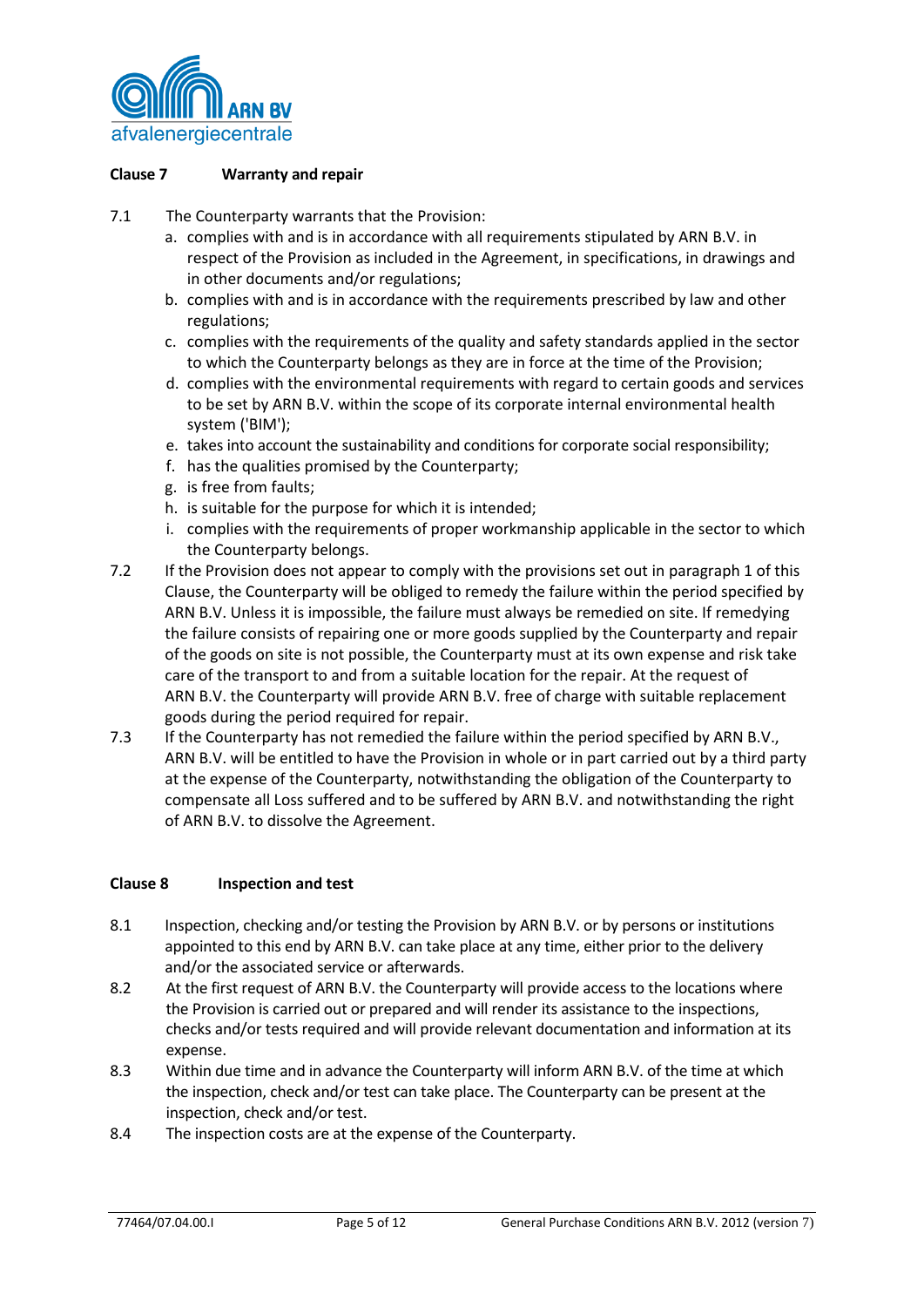

- 8.5 Inspection, check and/or test or acceptance of the delivery does not discharge the Counterparty from any warranty obligation or liability under the Agreement with ARN B.V. or these General Purchase Conditions.
- 8.6 Inspection does not affect the obligations of the Counterparty and the rights of ARN B.V.
- 8.7 If it appears from any inspection, check and/or test that the Provision does not comply with the provisions set out in paragraph 1 of Clause 7 of these General Purchase Conditions, ARN B.V. will be entitled to reject the Provision within a period of 30 days after the failure has become apparent to it.
- 8.8 Notwithstanding all other rights and claims of ARN B.V., on rejection of the goods which have been delivered or are to be delivered ARN B.V. will be entitled to demand the following from the Counterparty, without being obliged to the Counterparty for any payment or compensation:
	- a. delivery of what is lacking; or
	- b. remedying the Provision; or
	- c. replacement of the goods.

#### **Clause 9 Ownership**

- 9.1 The ownership of the goods passes onto ARN B.V. at the moment of delivery.
- 9.2 The Counterparty guarantees that ARN B.V. will acquire the full and unencumbered ownership of the goods delivered.
- 9.3 ARN B.V. is entitled to demand that the transfer of ownership of the goods and/or the materials and parts intended for these goods will take place at a previous moment in time. The Counterparty will then mark the goods and/or the materials and parts intended for these goods as the recognisable property of ARN B.V. and will indemnify ARN B.V. against loss, damage and third parties exercising their rights.

#### **Clause 10 Goods and auxiliary materials for the Provision**

- 10.1 Goods or auxiliary materials provided to the Counterparty by ARN B.V. or purchased or manufactured for the Provision by the Counterparty at the expense of ARN B.V. such as materials, drawings, models, instructions, specifications, calculations and software and other auxiliary materials remain or become the property of ARN B.V. at the moment they are purchased or manufactured.
- 10.2 The Counterparty is obliged to mark the goods and auxiliary materials referred to in the first paragraph of this Clause as the recognisable property of ARN B.V., to keep them in good condition separate from the goods and auxiliary materials owned by the Counterparty or third parties and to insure them at its own expense on the conditions common in the sector against all risks for as long as the Counterparty has these auxiliary materials in its possession as the holder. At the request of ARN B.V. the Counterparty will provide proof of insurance, a copy of the policy conditions as well as documentary evidence of timely premium payments. The Counterparty will refrain from any action or omission by which there will be no cover under the insurance.
- 10.3 The goods and auxiliary materials referred to in paragraph one of this Clause will be made available to ARN B.V. at the latter's first request or at the same time as the Provision.
- 10.4 The goods and auxiliary materials referred to in paragraph one of this Clause which are used by the Counterparty in the performance of the Agreement, will at the first request of ARN B.V. be submitted to the latter for its approval.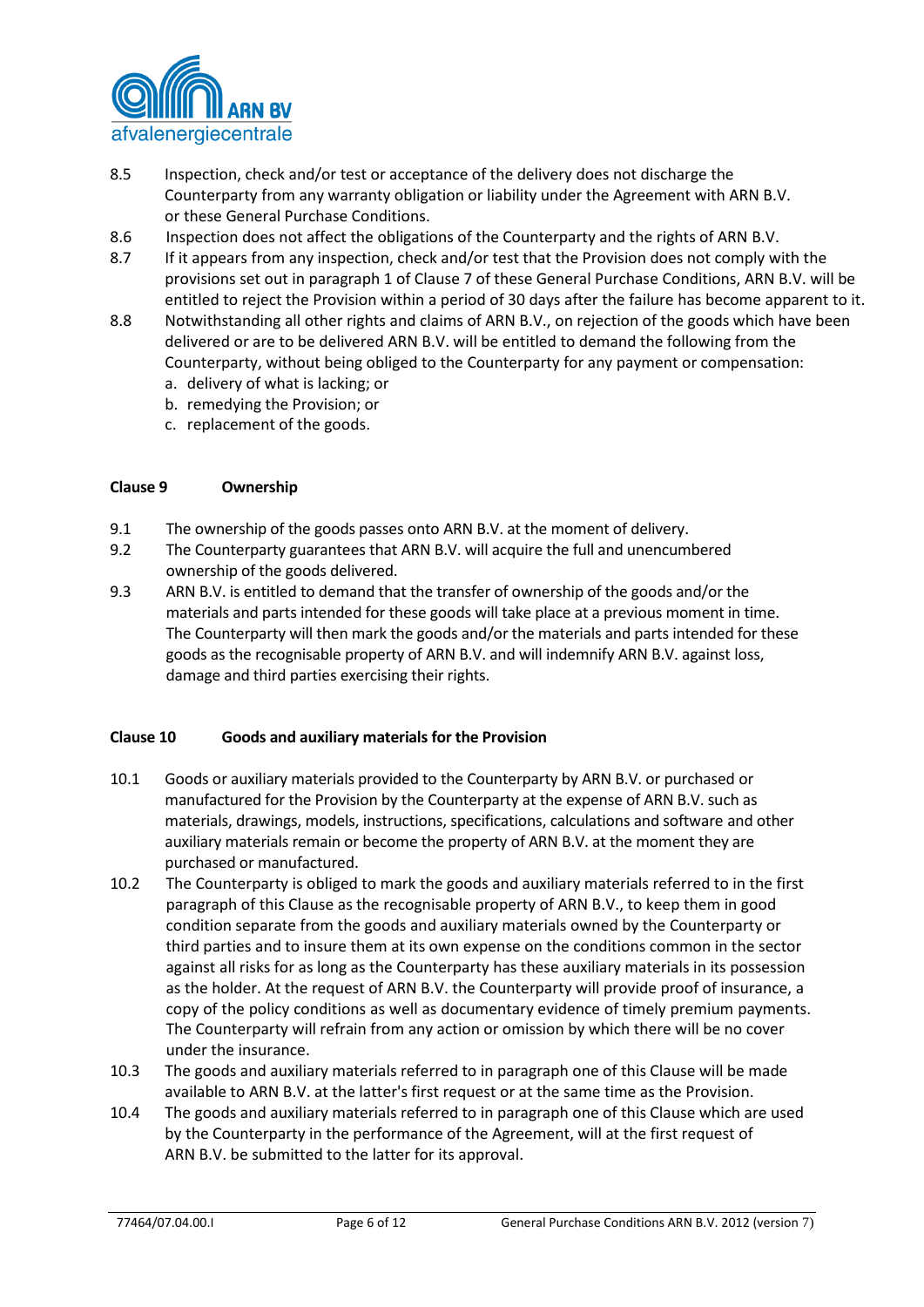

- 10.5 Changes to or deviations from the goods or auxiliary materials provided or approved by ARN B.V. is only allowed after the prior written consent of ARN B.V.
- 10.6 All goods and auxiliary materials referred to in the first paragraph of this Clause are exclusively intended for use by the Counterparty and are not allowed to be used, reproduced, publicised or brought to the notice of third parties by the Counterparty without the prior written consent of ARN B.V. In the event that consent is granted the Counterparty will not be discharged from any warranty or liability under the Agreement with ARN B.V. or these General Purchase Conditions.

# **Clause 11 Assignment and performance by third parties**

- 11.1 Subject to the prior written and explicit consent of ARN B.V. the Counterparty is not allowed to assign the Agreement in whole or in part to any third party. ARN B.V. may attach conditions to its consent.
- 11.2 Subject to the prior written and explicit consent of ARN B.V. the Counterparty is not allowed to have the Agreement performed in whole or in part by any third party. ARN B.V. may attach conditions to its consent.
- 11.3 The consent of ARN B.V. as meant above in paragraphs 1 and 2 of this Clause will not discharge the Counterparty from any obligation under the Agreement. The Counterparty remains in all circumstances fully responsible and liable for the performance of the Agreement.
- 11.4 If ARN B.V. gives its explicit consent in writing for an assignment of the Agreement to or performance of the Agreement by (a) third party (parties), this will be on the condition that with regard to the performance of the Agreement the Counterparty stipulates from that third party/those third parties the same conditions which ARN B.V. stipulated from the Counterparty, including these General Purchase Conditions.
- 11.5 The Counterparty indemnifies ARN B.V. against any claims of any nature whatsoever which the third party/parties engaged by the Counterparty might exercise against ARN B.V. with regard to any Loss suffered or to be suffered during the execution of the activities instructed by them.

#### **Clause 12 Personnel and third parties**

- 12.1 All personnel and third parties deployed by the Counterparty in the performance of the Agreement, are directly under the supervision and responsibility of the Counterparty.
- 12.2 Personnel and third parties engaged by the Counterparty in the performance of the Agreement must meet the special requirements set by ARN B.V. If no special requirements are set, these members of personnel and third parties must meet the general requirements of skill and expertise.
- 12.3 If ARN B.V. is of the opinion that the members of personnel and/or third parties engaged by the Counterparty do not meet the requirements set in paragraph two of this Clause, ARN B.V. will be entitled to order the removal of the respective persons and the Counterparty will be obliged to replace these persons immediately by persons who do meet those requirements.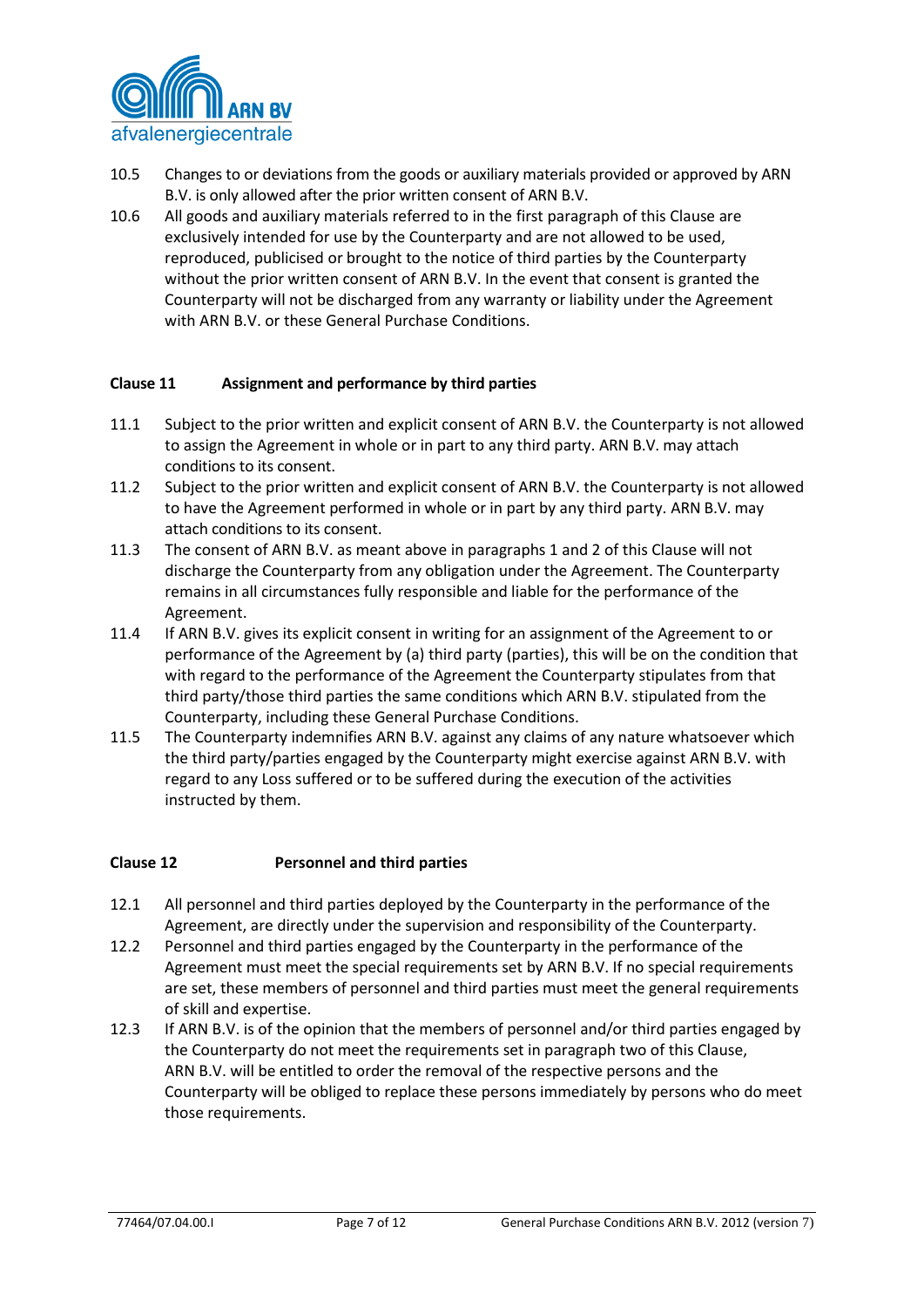

- 12.4 ARN B.V. is entitled to require identification of all members of personnel and third parties engaged by the Counterparty in the performance of the Agreement. In connection with this obligation to provide identification the members of personnel and third parties engaged by the Counterparty must register with the gatekeeper of ARN B.V. on commencement of their activities.
- 12.5 The Counterparty indemnifies ARN B.V. against any claims of any nature whatsoever which the members of personnel and third parties engaged by the Counterparty might exercise against ARN B.V. with regard to any Loss suffered or to be suffered during the execution of the activities they are instructed with.

# **Clause 13 Equipment and tools**

- 13.1 The Counterparty will provide all tools and other equipment required for the performance of the Provision. These tools and other equipment must comply with the current safety requirements. The use of tools and other equipment that do not comply with these requirements is forbidden.
- 13.2 The tools and other equipment provided by ARN B.V. to the Counterparty, remain at all times the property of ARN B.V. The Counterparty is obliged to use and maintain properly the tools and other equipment provided by ARN B.V. For as long as the Counterparty has tools and other equipment of ARN B.V. in its possession, the Counterparty will be liable for damage or loss of the same due to any cause whatsoever.
- 13.3 ARN B.V. is entitled to inspect and test all tools and equipment to be used by the Counterparty in the performance of the Agreement.

#### **Clause 14 Sites and buildings**

- 14.1 Before a start is made with the Provision the Counterparty must make itself familiar with the circumstances on the sites and in the buildings of ARN B.V. where the Provision is to be performed.
- 14.2 Before a start is made on the Provision, the Counterparty and the members of personnel and third parties engaged by it must make themselves familiar with the content of the rules and regulations in force on the sites and in the buildings of ARN B.V., for instance with regard to health, safety, privacy and the environment. The Counterparty and the members of personnel and third parties engaged by it must conduct themselves in accordance with these rules and regulations.
- 14.3 Costs of delay in the performance of the Agreement caused by circumstances as meant above or in connection with not being familiar with the rules and regulations in force at ARN B.V., will be at the expense and risk of the Counterparty.
- 14.4 The Counterparty will ensure that its presence and the presence of the members of personnel and third parties engaged by it on the sites and in the buildings of ARN B.V., do not hinder the unobstructed continuation of the activities of ARN B.V. and third parties.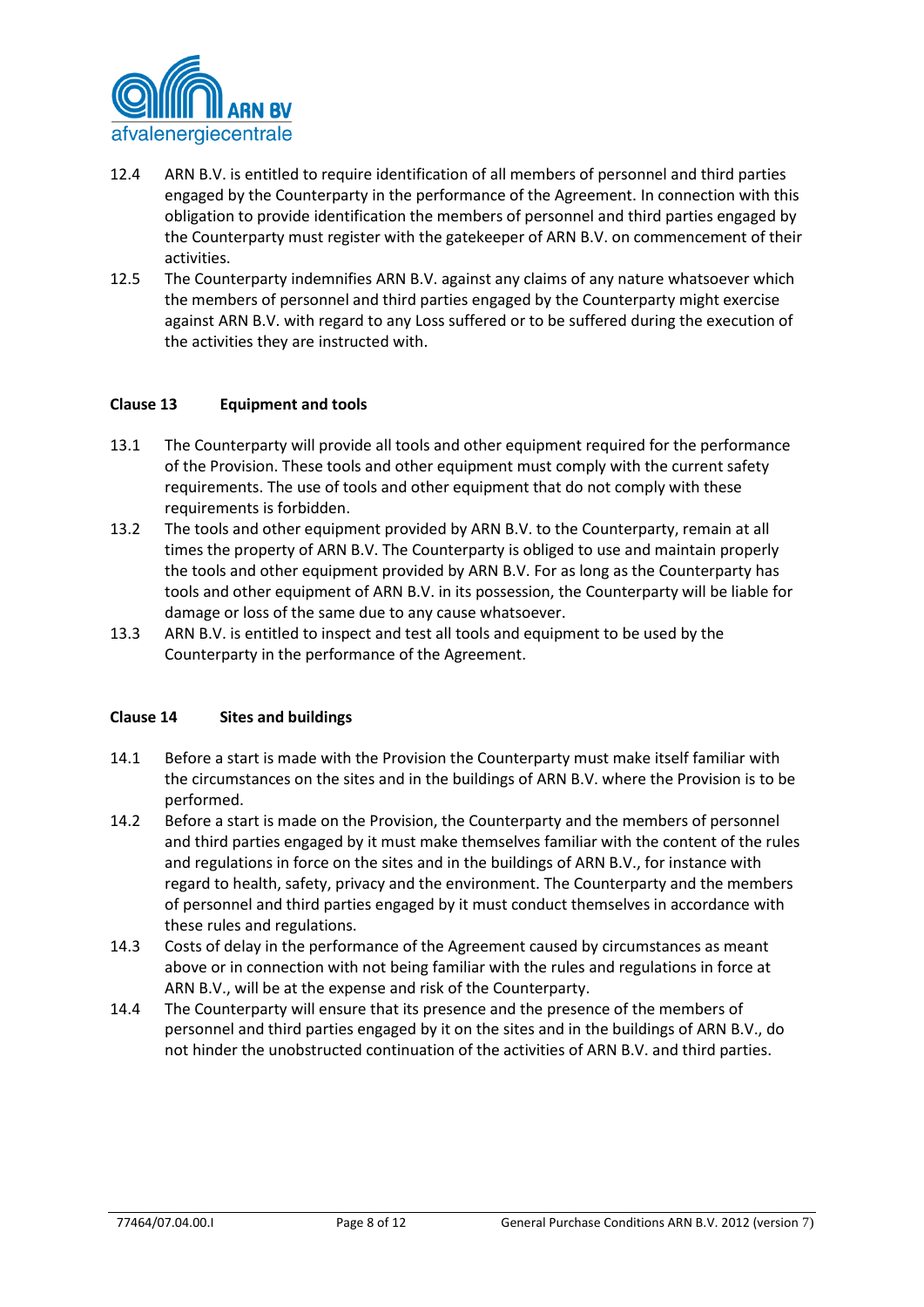

# **Clause 15 Intellectual and industrial property**

- 15.1 The Counterparty guarantees that the use, including resale, of the Provision or of the goods or auxiliary materials purchased or manufactured for the benefit of ARN B.V. by the Counterparty do not constitute any infringement of any intellectual or industrial property right in force or any other rights of third parties.
- 15.2 The Counterparty indemnifies ARN B.V. against claims of any nature whatsoever arising from any infringement of the rights meant in the previous paragraph of this Clause. The Counterparty will compensate ARN B.V. for all Loss, costs and interest being the result of any infringement of the rights meant in the previous paragraph of this Clause.
- 15.3 The Counterparty may exclusively use the information and details of any nature whatsoever - provided by ARN B.V. for the benefit of the performance of the Agreement. This information and these details remain the exclusive property of ARN B.V.
- 15.4 The intellectual and industrial property developed by the Counterparty in connection with the performance of the Provision accrue exclusively to ARN B.V. The Counterparty will provide ARN B.V. with the documents and data carriers relating to them. ARN B.V. is completely free in the use of this documentation and these data carriers.
- 15.5 The Counterparty grants a non-exclusive license to ARN B.V. on any of its intellectual property rights with regard to performances not exclusively carried out for ARN B.V. Pursuant to this license ARN B.V. is entitled to application, use and reproduction for the benefit of its own business operations. Intellectual property rights with regard to performances carried out exclusively for ARN B.V. will be transferred to ARN B.V. Insofar as this relates to computer software, the source codes will be transferred to ARN B.V. The transfer of these intellectual property rights will, if necessary, at the request of ARN B.V. be further formalised.

#### **Clause 16 Liability and insurance**

- 16.1 The Counterparty is liable towards ARN B.V. or third parties contracting with ARN B.V. for any Loss which is the result of a defect in the goods supplied by the Counterparty to ARN B.V. and/or services provided and/or activities carried out by the Counterparty for ARN B.V. or which is the result of a failure in the performance of the Agreement by the Counterparty and/or others involved by the Counterparty in the performance of the Agreement.
- 16.2 The Counterparty indemnifies ARN B.V. against any claims by third parties on ARN B.V. for compensation of Loss pursuant to liability as meant in the previous paragraph of this Clause. Claims by third parties on ARN B.V. also include claims by third parties under product liability arising from defects in the Provision. This indemnification is also particularly applicable if ARN B.V. is unable to fulfil its obligations to third parties such as a contractor of ARN B.V. as a result of a failure in the fulfilment of the Agreement by the Counterparty and/or others involved by the Counterparty in the performance of the Agreement.
- 16.3 For the purposes of this Clause personnel and employees of ARN B.V. are also regarded as third parties.
- 16.4 If Loss arises during the performance of the Agreement, the Counterparty will be continuously obliged to take the necessary measures to restrict the Loss or to recover it or to have these measures taken.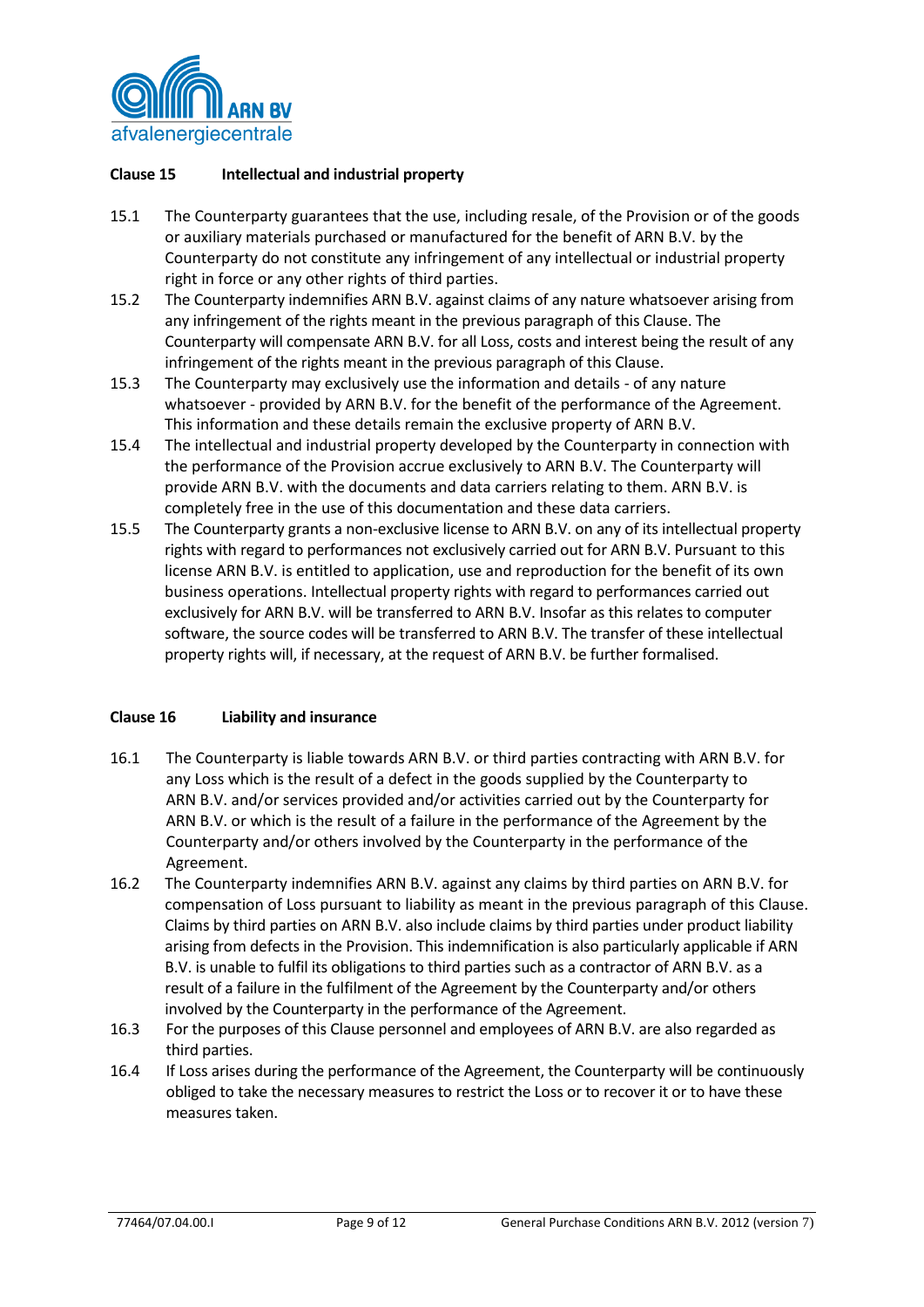

- 16.5 With regard to its liability under the law and/or the Agreement with regard to ARN B.V. the Counterparty must take out sufficient insurance cover and maintain this cover and moreover insure and maintain insurance cover for all risks in its business operations coverable under normal conditions. At the request of ARN B.V. the Counterparty will provide forthwith a certified copy of the policy and the policy conditions as well as documentary evidence of (timely) premium payments. The Counterparty will refrain from any action or omission by which there will be no cover under the insurance.
- 16.6 The obligation to maintain insurance cover meant in paragraph 5 of this Clause includes in any event a product liability insurance.
- 16.7 ARN B.V. is not liable to the Counterparty for any Loss regardless of the manner in which it arose and the persons who caused the Loss.
- 16.8 More particularly, ARN B.V. is not liable for indirect or consequential loss, including trading loss.
- 16.9 The exclusions of liability included in paragraphs 7 and 8 of this Clause 16 of these General Purchase Conditions are not applicable insofar as the Loss is the result of the intention or conscious recklessness on the part of ARN B.V.
- 16.10 In all cases the liability of ARN B.V. is limited to the amount for which the insurance of ARN B.V. provides cover. The insurance policy and the policy conditions are available for inspection.

# **Clause 17 Dutch Wages and Salaries Tax and Social Security Contributions (Liability of Subcontractors) Act (***Wet Ketenaansprakelijkheid***)**

- 17.1 If the Agreement (also) relates to contracting for work by the Counterparty to which the Dutch Wages and Salaries Tax and Social Security Contributions (Liability of Subcontractors) Act applies, the Counterparty has the following additional obligations:
	- a. At the first request of ARN B.V. the Counterparty must hand over to ARN B.V. a statement with the name and address details of the persons engaged by the Counterparty in the performance of the activities, and, if and insofar as the Counterparty engages selfemployed persons without personnel, the Declaration of Independent Contractor Status ('VAR Declaration) of these persons;
	- b. The Counterparty must ensure that the persons it engaged in the performance of the activities, are able to prove their identity at any time;
	- c. At the first request of ARN B.V. the Counterparty must hand over to ARN B.V. a statement with regard to the payment history of the Counterparty issued by the tax authorities;
	- The Counterparty is obliged to observe all accounting regulations in force under the Dutch Wages and Salaries Tax and National Insurance Contributions (Liability of Subcontractors) Act and the provisions as included in specific legislation;
	- e. The Counterparty must state on its invoice in clear and easy to follow manner (i) the amount of the invoice relating to the wage bill, (ii) the wage withholding tax number of the Counterparty, (iii) the number of the guarantee account ('G Account') or the number of the deposit with the tax authorities maintained by the Counterparty, and (v) whether or not the reverse charge scheme with regard to the turnover tax is applicable and if the reverse charge scheme is not applicable, the amount of the turnover tax. ARN B.V. is not obliged to pay invoices which do not comply with the above.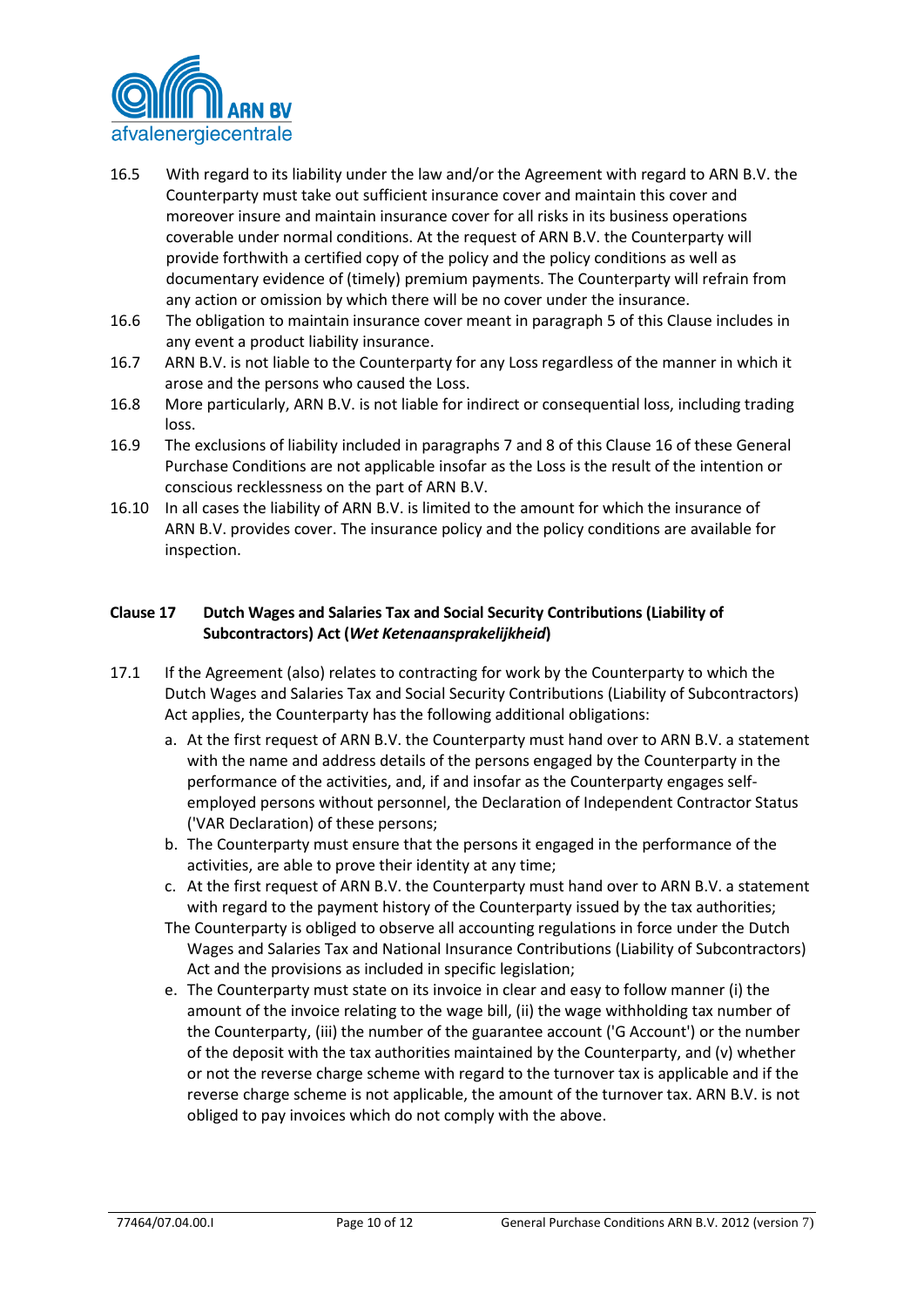

- 17.2 ARN B.V. is entitled to suspend the payment of an invoice if the Counterparty has not demonstrated to ARN B.V. that it has not paid to the persons involved by it in the performance of the activities the salary to which they are entitled and/or has not demonstrated that the national insurance contributions and wage withholding tax due for these persons were paid or that the Counterparty at ARN B.V.'s discretion has not made it sufficiently plausible that the Counterparty will comply with this.
- 17.3 ARN B.V. is entitled to withhold the national insurance contributions and wage withholding tax due from the Counterparty in relation to the work for which ARN B.V. is jointly and severally liable pursuant to the Dutch Wages and Salaries Tax and Social Security Contributions (Liability of Subcontractors) Act, and to pay these directly on behalf of the Counterparty to the respective institutions or to pay these national insurance contributions and wage withholding tax to the Counterparty by paying these into its guarantee account or into a deposit maintained by the Counterparty with the tax authorities.
- 17.4 ARN B.V. is entitled to change the amount of national insurance contributions and wage withholding tax to be withheld or to be paid for which it is jointly and severally liable under the Dutch Wages and Salaries Tax and Social Security Contributions (Liability of Subcontractors) Act if ARN B.V. by reasons of the details at its disposal can reasonably reach the conclusion that the Counterparty owes a higher amount of national insurance contributions and wage withholding tax than indicated by the Counterparty. ARN B.V. will inform the Counterparty of this change.

# **Clause 18 Waiver of rights**

A delay or omission by ARN B.V. to demand strict compliance with contractual or extra-contractual obligations, will not affect the further possibility to exercise its rights except and if and insofar as ARN B.V. has explicitly waived its right in writing.

#### **Clause 19 Termination**

- 19.1 ARN B.V. is at all times entitled to terminate the Agreement prematurely without observance of a notice period by means of a written notice to the Counterparty, provided this takes place stating the reasons. Immediately after having received the written notice, the Counterparty will discontinue the performance of the Agreement. ARN B.V. and the Counterparty will consult on the consequences of such a notice of termination.
- 19.2 Notwithstanding its right to compensation and without a notice of default being required and without judicial intervention ARN B.V. is entitled with immediate effect (a) to suspend the performance of the Agreement and all associated Agreements and/or (b) to dissolve in whole or in part that Agreement and all associated Agreements, if:
	- a. the Counterparty does not, not within due time or not properly fulfil any obligation under the Agreement;
	- b. with regard to the Counterparty a bankruptcy or moratorium has been applied for;
	- c. the business of the Counterparty is dissolved, wound-up or terminated;
	- d. execution has been levied on a substantial part of the Counterparty's assets;
	- e. ARN B.V. has good reasons to fear that the Counterparty is not able or will not be able to fulfil its obligations arising from the Agreements entered into with ARN B.V. and at the request of ARN B.V. the Counterparty does not or not sufficiently furnish security for the fulfilment of its obligations;
	- f. ARN B.V. has rejected the Provisions as set out in Clause 8.7 of these General Purchase Conditions.